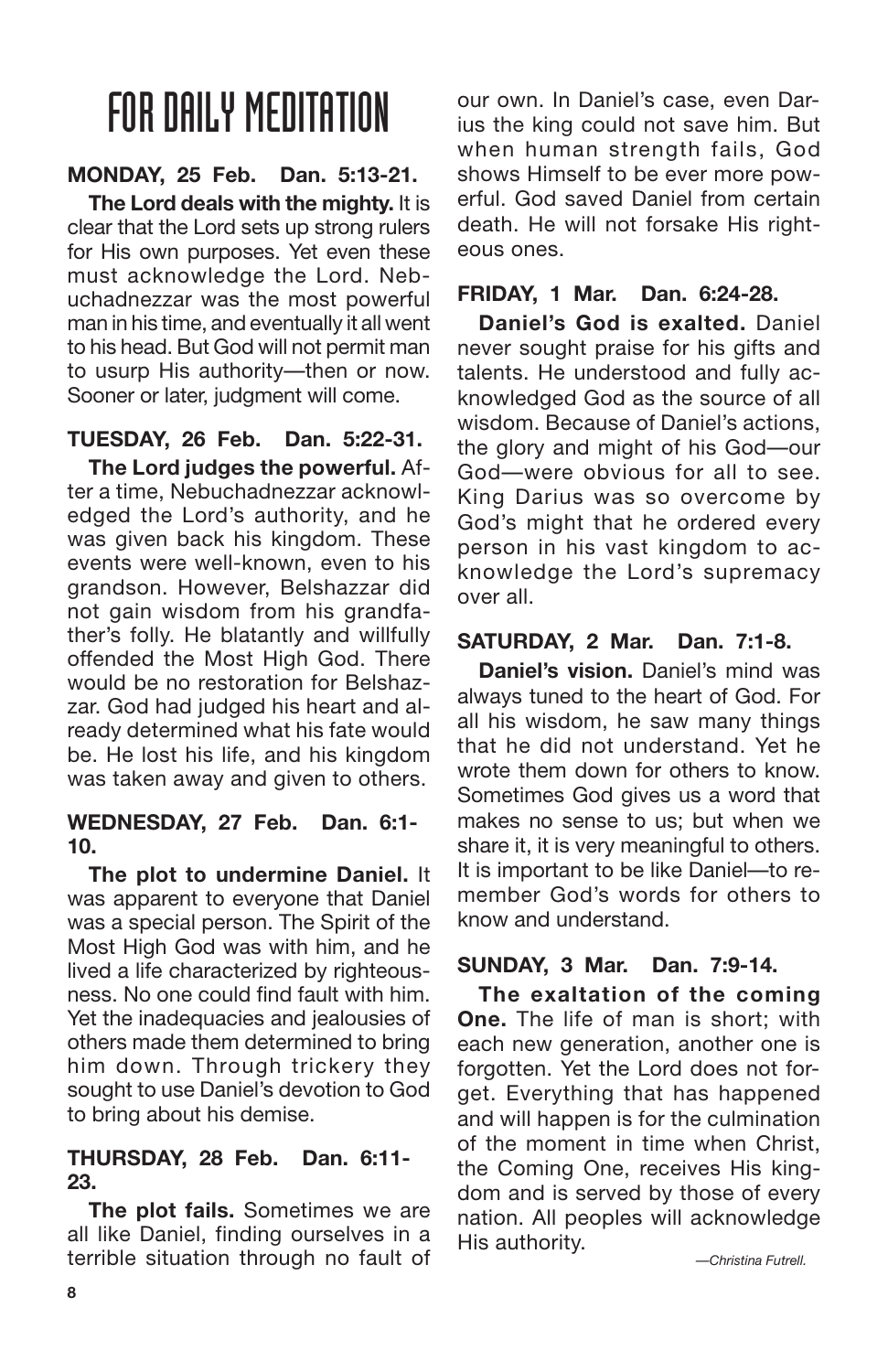# **MONDAY, 4 Mar. Dan. 1:8-15.**

**Daniel's resolve.** Daniel decided that to partake of the king's food would defile him. He chose instead to have only vegetables and water. An aspect of this can be paralleled in our lives. Do we choose that which the world considers "good," or do we choose that which the Lord considers wholesome?

# **TUESDAY, 5 Mar. Dan. 1:16-21.**

**Daniel's recognition.** Daniel and his three friends stayed faithful to their sensitivities to their God. Therefore, God did not abandon them to the world's wisdom but instilled in them knowledge that no other "wise" man could rival. Because of this, they were valued instruments of the king. When we keep our commitment to God as they did, we shall also be great instruments of our King.

#### **WEDNESDAY, 6 Mar. Dan. 2:1- 11.**

**The king's challenge.** Nebuchadnezzar was greatly troubled by his dream and demanded to know what it meant—something he knew he would not receive from the world's wise men. His magicians did tell him a truth, however: no one could declare what the king demanded. This wisdom comes only from a source outside of human knowledge and understanding. But these wise men did not know the Most High God, who now does indeed dwell with men through the Holy Spirit. He is the source of our wisdom, which is far greater than that of others.

## **THURSDAY, 7 Mar. Dan. 2:12-16.**

**Daniel's intervention.** Daniel and his friends were included in the decree to kill all the king's wise men, even though they had not been present when the magicians failed to answer the king's demands. Yet Daniel did not give up hope. He requested that he have time to learn the answer from the Lord. Daniel's first recourse was not himself. He knew that any wisdom or knowledge he possessed had been given to him by God. When we are faced with troubles, we should do exactly as Daniel did and go to the Lord for answers.

#### **FRIDAY, 8 Mar. Dan. 2:36-49.**

**Daniel's success.** The Lord granted Daniel the wisdom to know the king's dream and interpret it. The Lord was foretelling what would take place in future times. We are blessed to have this history behind us, and we know that His word spoken to Daniel was true. We can therefore be confident in knowing that what He said will happen in the future is just as sure and true.

#### **SATURDAY, 9 Mar. Dan. 9:15-19.**

**Daniel's prayer of supplication.** There are times when our prayers are soft and quiet, and there are times when they are full of urgency and force. In his prayer, Daniel was not whispering prayers on the winds of the night but engaging in bold supplication not only for himself but also for his people. He implored God to hear, to see, and to act. The Lord hears all our prayers, and He sees the urgency of our hearts.

#### **SUNDAY, 10 Mar. Dan. 9:4-14.**

**Daniel's prayer of confession.** Daniel knew the sins of his people, and he did not exclude himself in his confession before the Lord. There will be times when we must ask forgiveness for our people, our nation, or our church. The prayer of one can affect many. *—Christina Futrell.*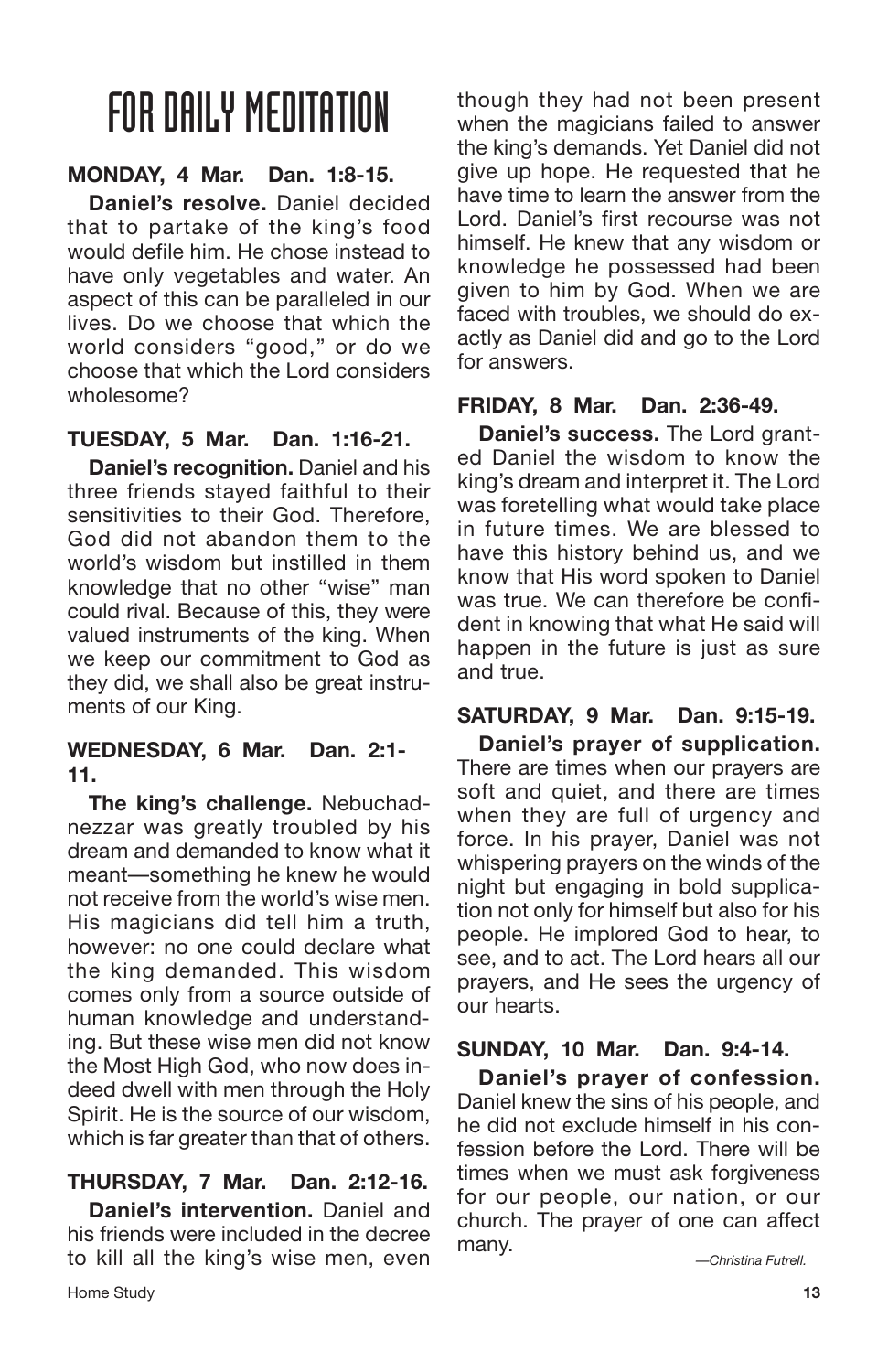# **MONDAY, 11 Mar. Exod. 23:20-25.**

**A guide into the future.** Although God requires that we have faith to do His will even when we do not understand what is going on, He never leaves us without direction. The Israelites were to obey the Lord's Angel; we are to obey Christ. The Israelites were not to worship pagan gods; we are not to practice worldly living. He will bless us with His presence as we listen and obey.

### **TUESDAY, 12 Mar. Judg. 2:1-5.**

**A messenger of rebuke**. When we refuse to listen to God's instruction and instead do what we want, it opens us up to trouble and hardship. Since the Israelites did not do as God commanded with the inhabitants of the land, these people became thorns in their side. When we refuse to completely get rid of sin in our lives, it leaves us vulnerable to more temptation and sin.

#### **WEDNESDAY, 13 Mar. Luke 1:8- 20.**

**A messenger with good news.** Zacharias was a righteous man, and he was honored by the Lord. Yet Zacharias responded to the angel's message with disbelief. The angel essentially said, "I stand before the Most High God in heaven, and you are going to doubt what I say?" Everything came to pass as the angel said, but the blessing was tempered by Zacharias's muteness, a result of his unbelief.

## **THURSDAY, 14 Mar. Luke 1:26-38.**

**A messenger from God.** If you were met by an angel and he told you something impossible would happen, how would you respond? Would you respond like Zacharias, or would you respond like Mary? Mary asked how it would happen, but Zacharias demanded proof that it would. That is the difference in attitude. Mary went on her way in peace, and Zacharias got his proof—the angel made him mute for nine months.

#### **FRIDAY, 15 Mar. Dan. 8:13-18.**

**A Helper in understanding.** God is a master of communication. Sometimes His words are simple and straightforward. But when they are not, He will not leave us perplexed. No one knows the answer to everything. As we see in Daniel 8:13, even the holy ones in heaven ask questions! If we are having a hard time understanding something, we should always ask God for answers. How He decides to answer us can come in many ways and forms, so it is important to keep watch and to listen for His understanding.

## **SATURDAY, 16 Mar. Dan. 9:20-27.**

**A Helper in response to prayer.** Prayer always seems to quicken things. Yesterday we read that Daniel sought to understand the meaning of the vision he saw (Dan. 8:15). Was he trying to figure it out in his own mind? We do not really know, but it is never God's intention that we trust in our own understanding. As soon as Daniel started praying, the command was given for Gabriel to come give him insight with understanding. If we seek understanding on an issue, the first thing we should always do is pray.

## **SUNDAY, 17 Mar. Dan. 8:19-26.**

**A Helper in facing the future.** Daniel was the prophet who received this vision. Even so, it was not meant solely for him. This vision pertains to a time far off from Daniel's day. Daniel and his visions are important for us today. God has written down what must happen in the future so that we may have knowledge of it beforehand. Through those who have lived before us, we have the words of God to guide us for every tomorrow. *—Christina Futrell.*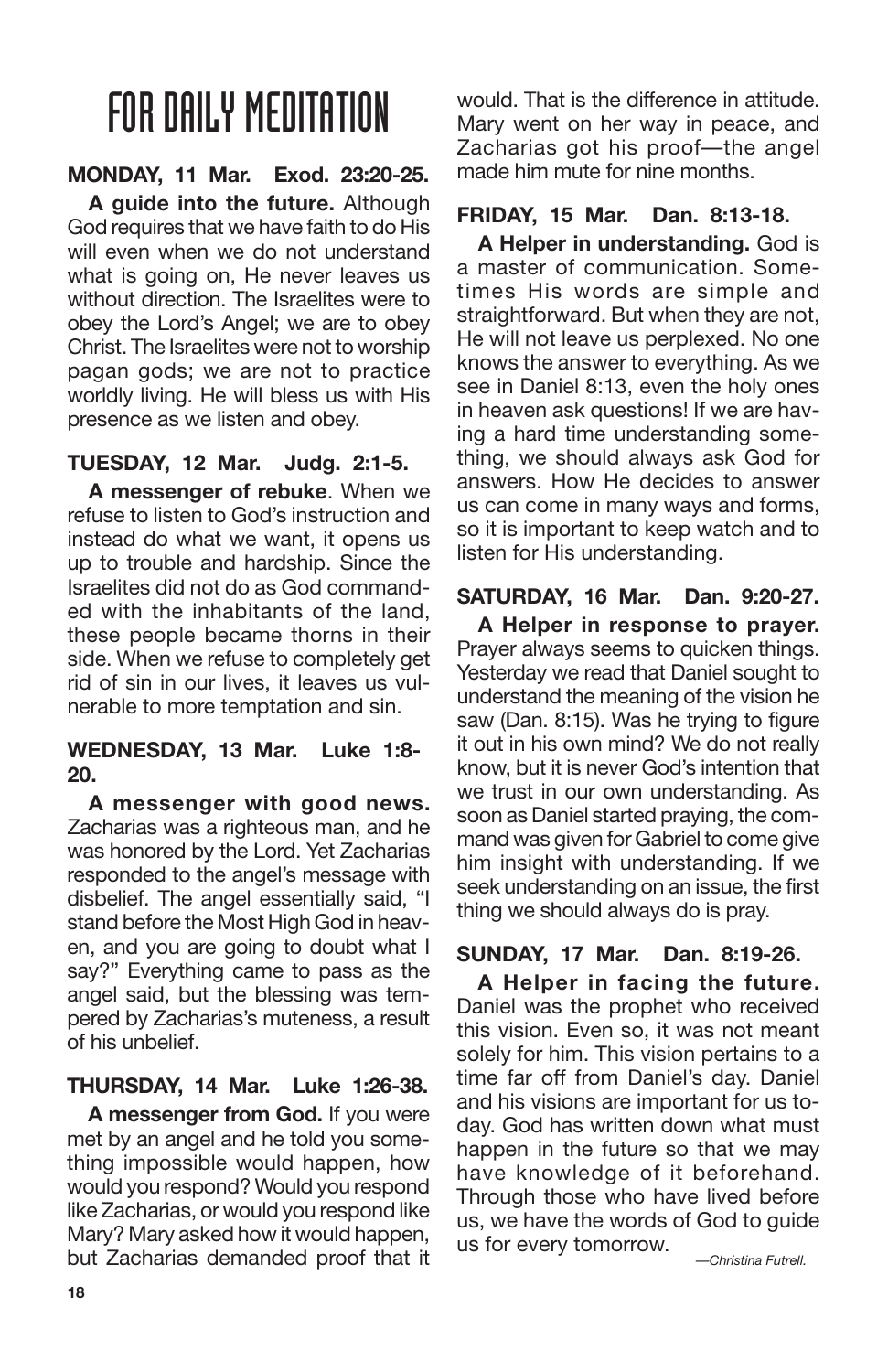# **MONDAY, 18 Mar. Deut. 16:1-8.**

**Keeping the Passover.** The Passover rituals instituted by God were done in remembrance of what the Lord did for the Israelites the night they left Egypt. It was a way for the people of God to honor the Lord's delivering them from bondage. As humans, we have limited memories that can forget the mighty things that God has done for us and for others.

## **TUESDAY, 19 Mar. Exod. 12:21-27.**

**The meaning of the Passover.** Why did God command the Israelites to place sacrificial blood on their doorposts? Surely the Lord knew where the Israelites lived, did He not? Of course He did. When God instructs us to do something, it is never for Him but for us. It is a way that we may experience the power and work of God.

#### **WEDNESDAY, 20 Mar. Luke 22:7-13.**

**Preparations for the Last Supper.** There is no timing as exact and precise as God's. It really is amazing. How is it that the disciples entered Jerusalem at the same time a man walking by with a pitcher of water was there to meet them? How did the owner of the house know to prepare the guest room ahead of the Lord's arrival? Such intricacies we may never know, but one thing is sure. God may have prepared the seemingly mundane daily events of our lives ahead of time for His eternal purpose, whether for us or for others.

#### **THURSDAY, 21 Mar. I Cor. 10:14- 22.**

**Partaking of the Lord's Table.** The ritual of the Lord's Supper has very real meaning. By partaking of it, you are exclaiming before God and others that you are a part of Christ's body. This therefore identifies you with Christ. It is a statement that says, "I do not belong to myself. I belong to Christ." Are you living a life that manifests this statement, or is your life declaring something else?

### **FRIDAY, 22 Mar. I Cor. 11:17-22.**

**Showing contempt for the church.** Have you ever walked into a church on Sunday with the intention of worshipping God, only to be told that a private worship service was taking place and you were not welcome? I would certainly hope not! What about the humiliation of showing up at a community dinner and being told that those living on your street could not come in? These extreme examples are similar to the scenarios in the Corinthian church. Is this type of attitude felt by those who enter your church?

#### **SATURDAY, 23 Mar. I Cor. 11:23- 32.**

**Examine yourselves.** The taking of communion is not something that should ever be done lightly or for the wrong reasons. If there is unconfessed sin in your heart or you are angry, do not partake of the Lord's Supper. It is worse to take it when your heart is not right than not to take it at all. God is not impressed by outward appearances. What matters to Him is what is in the heart.

#### **SUNDAY, 24 Mar. Luke 22:14-30.**

**The Last Supper.** Jesus was looking forward to this meal, the last He would eat before His death. It was important not so much for the sustenance it would give as for the symbolism He gave it. It was a portrayal of what He was going to do for His church. And yet, did you notice what the disciples did? There, in the presence of the Son of God, they argued among themselves about which of them would be the greatest! What nerve! Let us remember that we are called to His church to praise our Saviour, not ourselves. *—Christina Futrell.*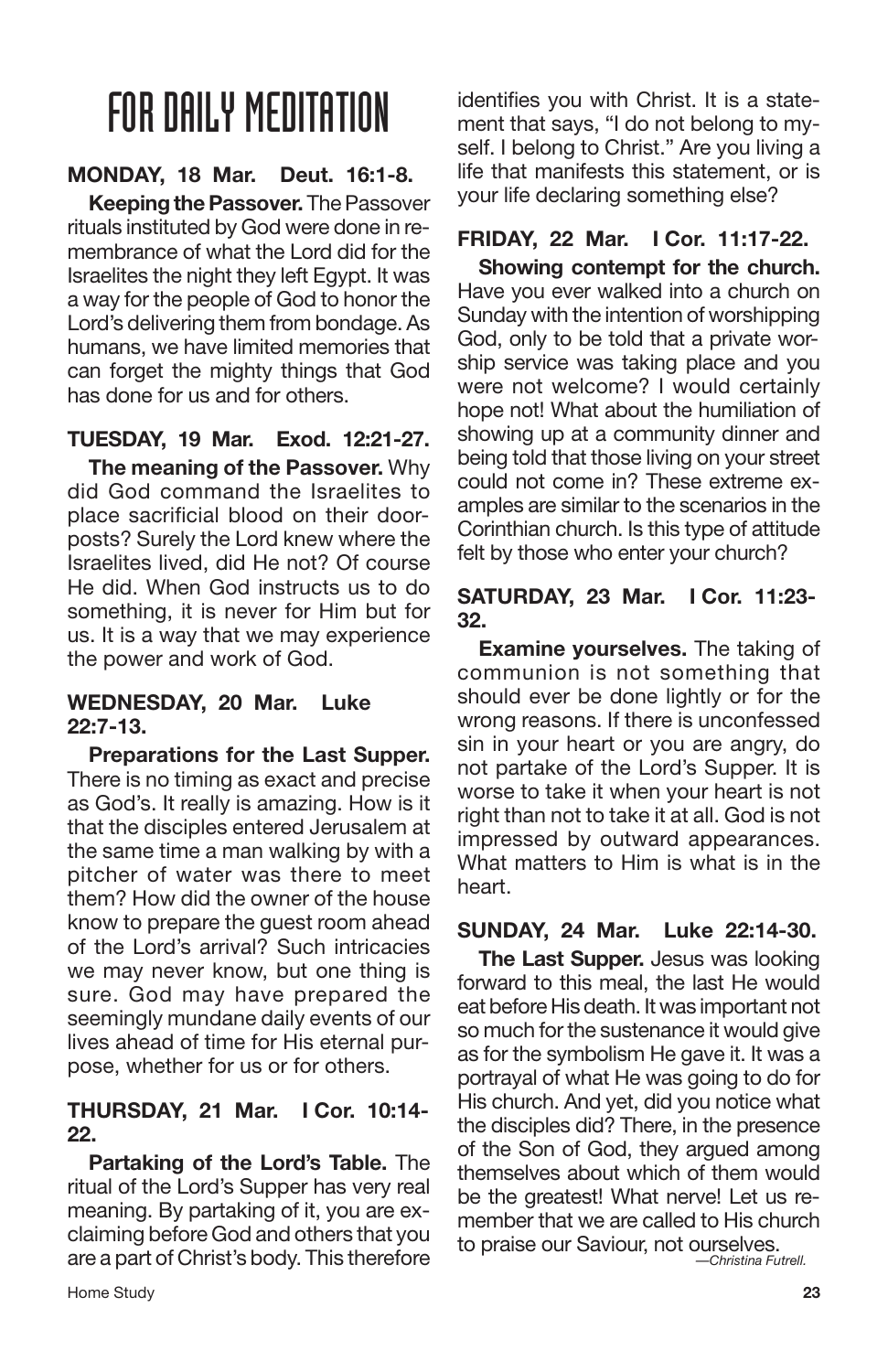# **MONDAY, 25 Mar. Luke 23:13-25.**

**The trial before Pilate.** The will of God supersedes that of men. Still, God works through the strengths and weaknesses of man. Pilate was a weak ruler. Even though he thought Jesus was innocent, he was willing to have Him flogged for appearances' sake in an attempt to appease the crowd! And when the people demanded Jesus be crucified, Pilate did as they wanted, even against his own judgment.

### **TUESDAY, 26 Mar. Luke 23:32-38.**

**The crucifixion of Jesus.** Did the leaders experience guilt when they saw the Lamb of God hanging on a tree? Is that why they called out, "He saved others; let him save himself, if he be Christ" (Luke 23:35)? In their wounded pride and shame, were they giving an ultimatum to God? Have you ever done something wrong and then dared God to fix your mistake? If you ever find yourself feeling this way, stop! Remember those who mocked our Lord as He hung on the cross.

#### **WEDNESDAY, 27 Mar. Luke 23:44-49.**

**The death of Jesus.** Jesus' death was no small thing to the Father. It was an event that had to take place in order to fulfill the plan of God. Sometimes we must witness our loved ones going through difficult circumstances. Do we walk away in sadness, or do we stand with them until the end, giving support?

#### **THURSDAY, 28 Mar. Luke 23:50- 56.**

**The burial of Jesus.** Those who loved Jesus in life also loved Him in death. They showed this by lovingly taking care of His body and preparing it for burial. They did not do it because they were required or obligated to but out of simple devotion. When we perform simple acts of love for others, it is counted as being done for our Lord (Matt. 25:40).

#### **FRIDAY, 29 Mar. Isa. 53:3-9.**

**The Messiah's suffering.** When we read of this prophecy that was fulfilled by Jesus, what comes to mind? For me, it is hard to read this and not be overcome with emotion. How does one understand the power of God's love that He should offer His Son up to torment and death for someone who is so undeserving of it? And how does one say thank You to the One who willingly walked a path of sorrows for his sake?

### **SATURDAY, 30 Mar. Luke 24:1-12.**

**The empty tomb.** This story shows such a range of emotions. The women anxiously waited for the Sabbath to end. As they walked to the tomb, their hearts were no doubt full of sadness and grief. When they reached the tomb, they discovered Jesus' body was gone! They were aghast and distressed. Then two dazzling men appeared out of nowhere, and the women were overcome with fear. Finally, when they heard that Jesus was alive, they were excited and full of joy. Talk about a roller coaster of emotions!

#### **SUNDAY, 31 Mar. Luke 24:13-21, 28-35.**

**The Lord has risen indeed!** People in Jesus' time were the same as we are today. We tend not to believe things unless we witness them ourselves. The women were told by angels that Jesus was alive, and Peter himself examined the empty tomb and discarded burial linens. But when Jesus appeared to the disciples, they thought they were seeing a ghost! It took some convincing on Jesus' part to prove His identity to those who knew Him best. If Jesus showed up in your life, would you recognize Him? *—Christina Futrell.*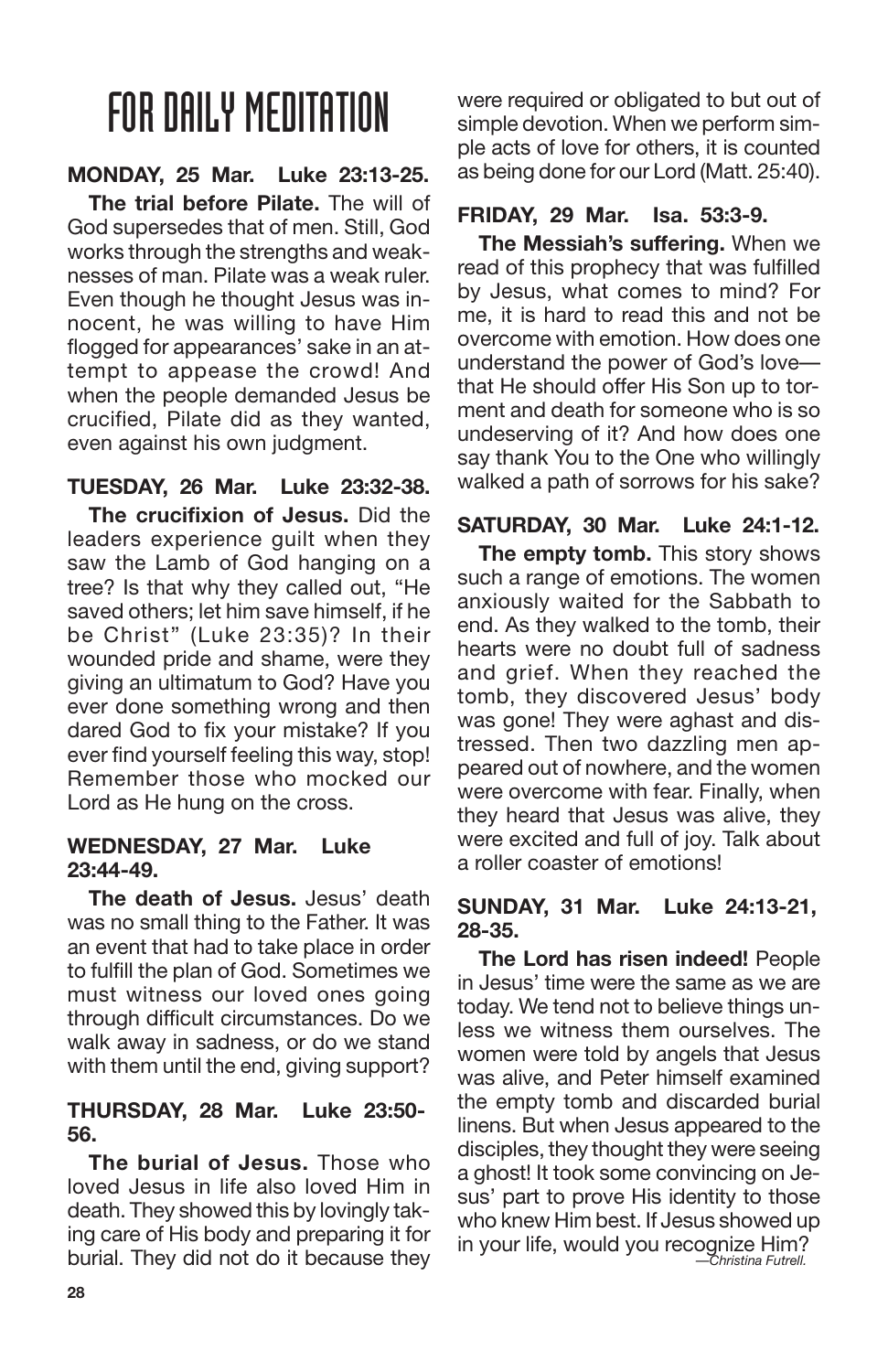# **MONDAY, 1 Apr. I Cor. 15:1-8.**

**Appearances of the risen Lord.** Jesus did not keep the evidence of His resurrection for a chosen few. If only His disciples claimed to see Him, their stories might be suspect. But as it was, He made a number of private and public appearances. The testimonies of those who witnessed these amazing occurrences were still available to the Corinthian church.

### **TUESDAY, 2 Apr. John 20:11-18.**

**The appearance to Mary Magdalene.** Mary had every reason to be upset. If the death of her Teacher was not enough, she now had to deal with His precious body being taken away. Just as with Mary, sometimes when we are experiencing profound sadness, we cannot recognize when the Lord is speaking to us. Is there something the Lord is trying to show you but you are too blinded by emotion to see?

#### **WEDNESDAY, 3 Apr. John 20:24- 29.**

**The appearance to Thomas.** Poor Thomas! He is possibly remembered best for this episode of his life. But is it not the truth that we all have been doubting Thomases at some point? Thomas no longer has an opportunity to go back and change his reaction to hearing of the risen Lord. His deed has been recorded forever and recounted by countless souls. But we still have the opportunity to be called "blessed" by our Lord—for that is truly what faith in Christ ultimately does for us. It brings us blessing upon blessing. When we stand before Him, may we all be called blessed because even though we saw not, we still believed!

## **THURSDAY, 4 Apr. John 21:1-8.**

**The appearance to seven disciples.** The resurrection of Jesus was a marvelous and miraculous event, especially for His disciples. But they still had to live their daily lives. In this account, Simon Peter decided to go fishing, and the others went along. All night they fished but had no catch. When Jesus gave them instruction from the shore, their catch was massive. There was much work to do! But what did Simon Peter do when he realized the Man on shore was Jesus? He put on his clothes, jumped into the water, and swam to shore. Do we show such devotion and excitement for our Lord?

#### **FRIDAY, 5 Apr. John 21:9-14.**

**Breakfast with the disciples.** As the disciples stood by the risen Jesus, eating breakfast was probably the last thing on their minds and hearts. But the Lord knows all our needs, and He provides. Not only did He have breakfast waiting on the shore, but He even served the food Himself. What love Jesus has for His followers that He, the risen Son of God, would act as servant to His followers!

#### **SATURDAY, 6 Apr. John 21:15-19.**

**Simon Peter called to follow.** Simon Peter's call to follow Christ, to carry on His work and follow in His death, is a mirror for our own spiritual lives. Before we knew Christ, we went wherever we wanted and did whatever we pleased. But loving Jesus means that we set aside our desires in order to follow His.

## **SUNDAY, 7 Apr. Luke 24:36-53.**

**You are witnesses of these things.** They say that seeing is believing, but this is not always the case. We can read the Scriptures and have great theological knowledge; but unless the Lord opens our understanding, the words we read have no meaning. *—Christina Futrell.*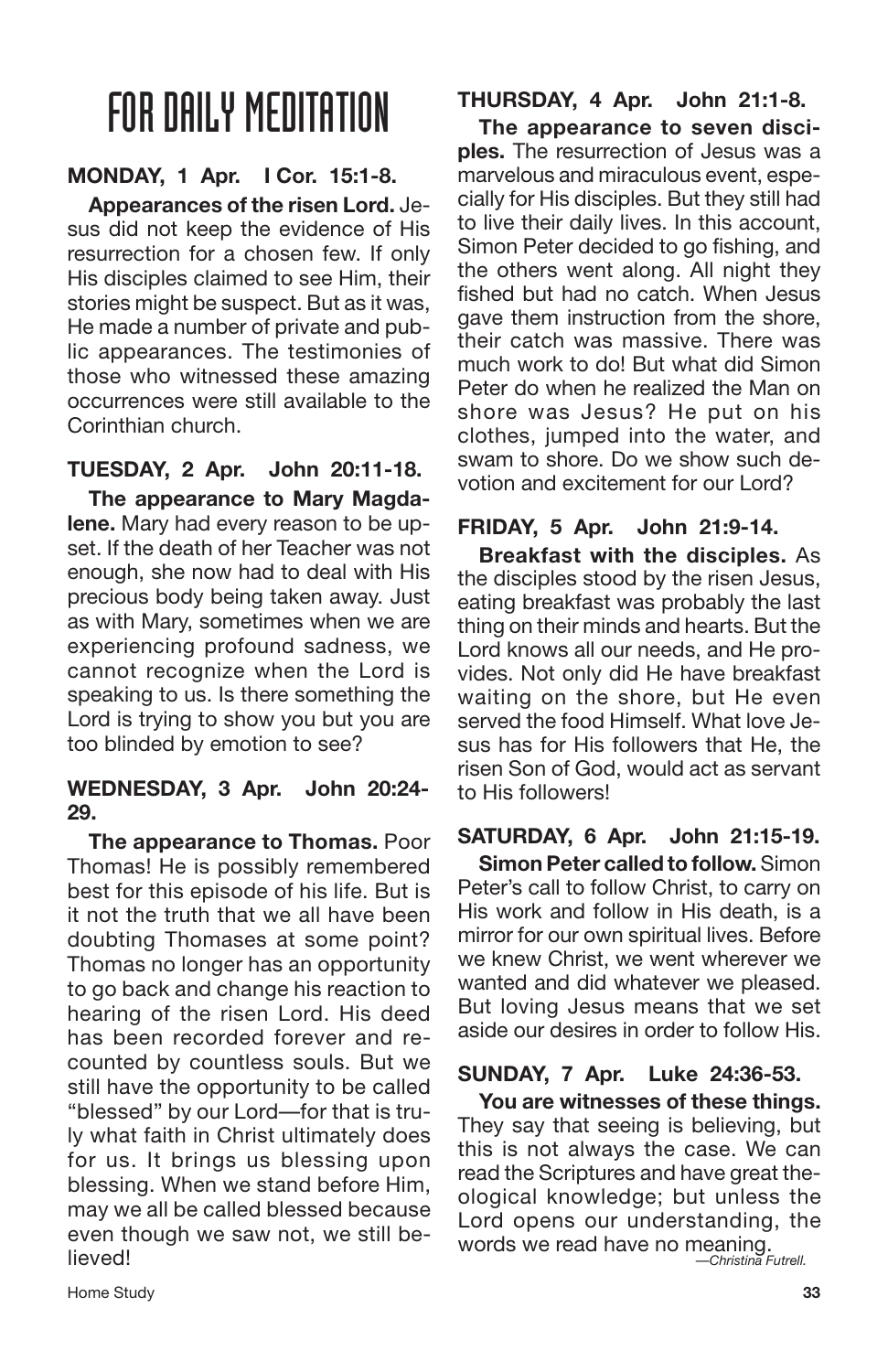# **MONDAY, 8 Apr. John 14:18-24.**

**I will not leave you orphaned.** Those who obey Jesus are the ones who love Him. Jesus promises not to leave us or abandon us in this world. He has sent the Holy Spirit to guide us while abiding in our hearts.

# **TUESDAY, 9 Apr. John 15:1-7.**

**Abide in Me.** Jesus portrayed a very serious picture of spiritual life and death. It is imperative that we stay in Christ, as if He were a lifeboat that can take us to safety in the midst of a fierce storm. If we climb out of that lifeboat, we will perish. Flailing our arms and kicking our legs will not save us. Despite our best efforts, the sea will swallow us up. But if we cling to Jesus by being obedient to Him, He will not only bring us to safety but also equip us to help others find the way to life.

#### **WEDNESDAY, 10 Apr. John 16:1- 11.**

**The coming of the Advocate.** Jesus' ministry did not end at the Cross. Although His followers were dismayed that He spoke of going away, He knew His departure would bring about greater things. The Holy Spirit allows the work of Christ to expand all over the world, beyond the confines of the walls of Jerusalem and the hills of Israel.

## **THURSDAY, 11 Apr. Acts 2:22-28.**

**Raised up and freed from death.** Like David, we can walk confidently in this life because the Lord walks beside us. And when our physical life is over, we have hope, knowing that because Jesus was raised to eternal life in a physical body, we will be also. If we are found in Him, He will also raise us to eternal life. Death has surely lost its sting. Now, that is something to praise God about!

# **FRIDAY, 12 Apr. Acts 2:14-21.**

**The promise of the Spirit.** It is always a marvelous thing when the Lord brings about that which He promised. In prior days, the prophets received the Holy Spirit for the purpose of prophesying and imparting God's word to the people. But because the Lord has given us His Spirit, every believer can have communication with God and experience the spiritual gifts that the Holy Spirit gives each of us.

## **SATURDAY, 13 Apr. Acts 2:29-36.**

**The promise received.** It is impossible for a person to have the Holy Spirit without first knowing Christ. "Having received of the Father the promise of the Holy Ghost, he hath shed forth this" (Acts 2:33). So we see that it is Jesus who gives us the Holy Spirit. This passage speaks of many promises the Lord has made: the promise to David that one of his descendants would sit upon his throne; the promise to us that He would give us the Holy Spirit; and a future promise to Jesus that His enemies would become as a footstool under His feet.

#### **SUNDAY, 14 Apr. Acts 2:1-13.**

**The Day of Pentecost.** Why do you think the Holy Spirit chose to give the believers the gift of tongues on the Day of Pentecost? This passage of Scripture tells us that there were many devout Jews from other parts of the world in Jerusalem. When they heard the loud wind sound, a lot of people ran to the house to see what was going on. The foreign Jews were amazed to hear their own languages being spoken by a bunch of country bumpkins from Galilee, telling about the many wonderful things God has done. Those who were truly seeking truth wanted to know more about what the Lord was doing, while those of the world thought it was drunken foolishness.

*—Christina Futrell.*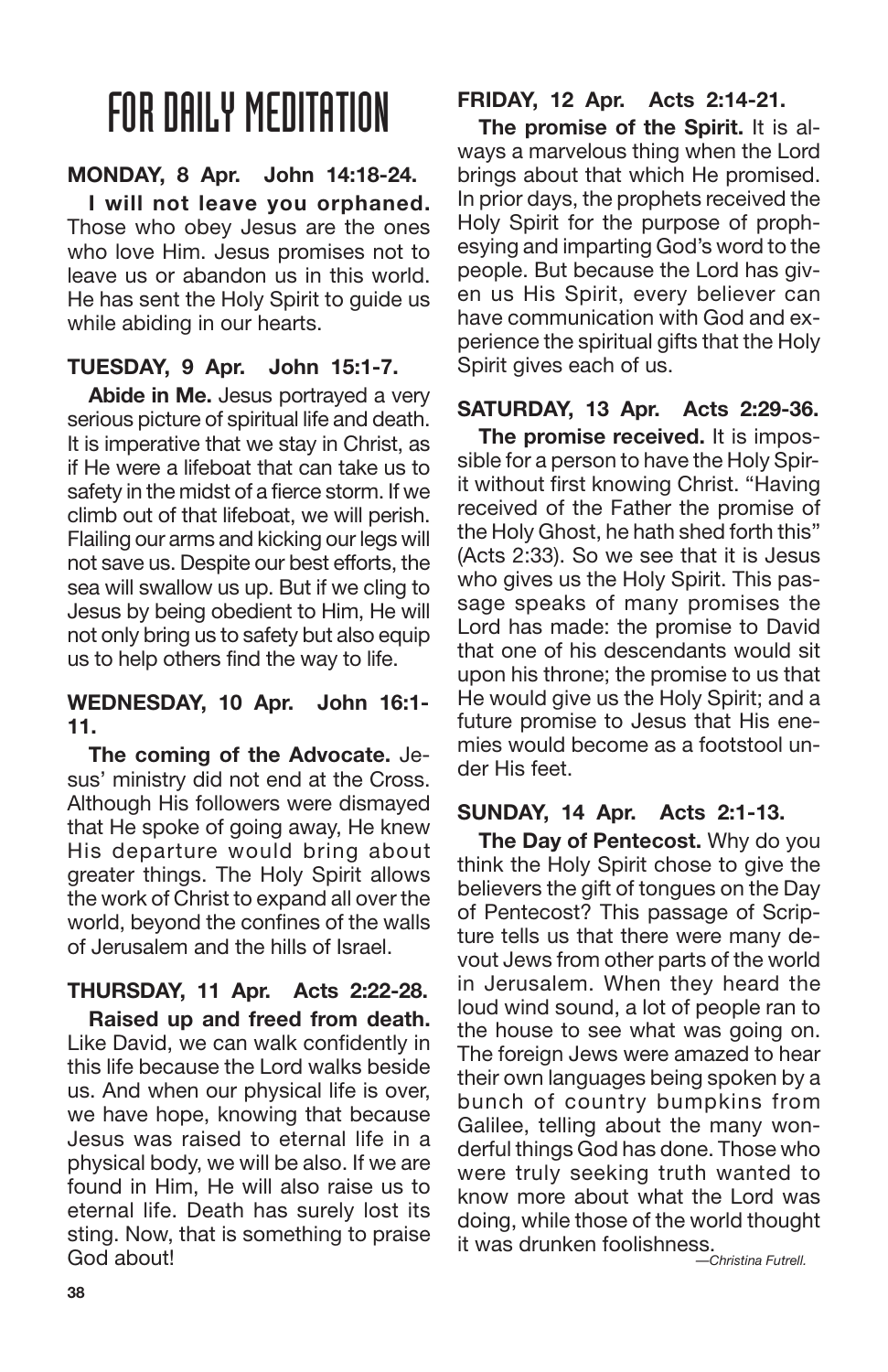# **MONDAY, 15 Apr. Isa. 59:9-15***a***.**

**The hopeless human situation.** This is a sad portrayal of the human condition when the Lord is not obeyed and honored. The problem lies at our core, in our hearts. Jeremiah 17:9 says, "The heart is deceitful above all things, and desperately wicked: who can know it?" Since sin separates us from God and wickedness is born in our hearts, how can we ever escape the wrath of judgment?

### **TUESDAY, 16 Apr. Isa. 59:15***b***-21.**

**The source of hope.** Who indeed can save the human race from such darkness? It is the Redeemer of Israel, who buys back the souls of those who have turned from their sin. Yet for those who choose to continue in wickedness, there is no place to hide from the Lord's wrath. Paul told us to follow the pattern of the Redeemer's spiritual power (Eph. 6:13-17). Both Isaiah and Ephesians speak of the armor of righteousness and the helmet of salvation. And the shield of faith protects us from all of the evil one's attacks.

#### **WEDNESDAY, 17 Apr. Ps. 38:9-15.**

**Waiting in hope.** It did not matter to David what his enemies thought or did. He knew their attacks and treachery were founded in lies, so he did not respond to their words. Instead, he chose to wait for the Lord to declare His judgment to his foes. Jesus responded the same way when He stood before the Jewish leaders just prior to His death. Sometimes it is not worth defending yourself among those who have no desire to hear the truth.

## **THURSDAY, 18 Apr. Rom. 4:16-25.**

**Hoping against hope.** Abraham was counted a righteous man because of his great faith. Even though all physical evidence pointed to the fact that he was unlikely to receive God's promise of many children, he still chose to believe what God said. He knew that God was perfectly capable of bringing about His promises. Abraham lived to see the birth of his two sons; yet he died before he witnessed the greatness of his offspring. Even though he must wait until this world ends to fully experience the magnitude of God's promise, Abraham never lost hope in God's word.

## **FRIDAY, 19 Apr. Heb. 6:13-20.**

**Seizing the hope set before us.** The Lord's promises to us are like an anchor for the soul. What gladness there is in knowing that the Lord does not waver or lie! Our hope in Him is secure. During old covenant days, only the high priest could enter the inner sanctuary one day a year. Because of God's holiness, sinful man could not stand in His presence. This changed when Christ died and was resurrected. He is our High Priest, and we can now enter the dwelling place of God through Him.

#### **SATURDAY, 20 Apr. Rom. 15:7-13.**

**The God of hope.** Satan and the world can never give authentic hope. Those who put their hope in the wealth or strength of man will surely know disappointment when they realize they bought the lie. Only our Lord is the Author of Hope who gives peace and joy to those who put their trust in Him.

#### **SUNDAY, 21 Apr. I Thess. 4:13— 5:11.**

**Encourage one another with hope.** Sometimes we can become discouraged in this life, and being obedient to God can be hard. We might ask ourselves, "What is the point in doing this?" But we are told to encourage one another with the hope of eternal life through Jesus not only for us but also for all who place their trust in Him. *—Christina Futrell.*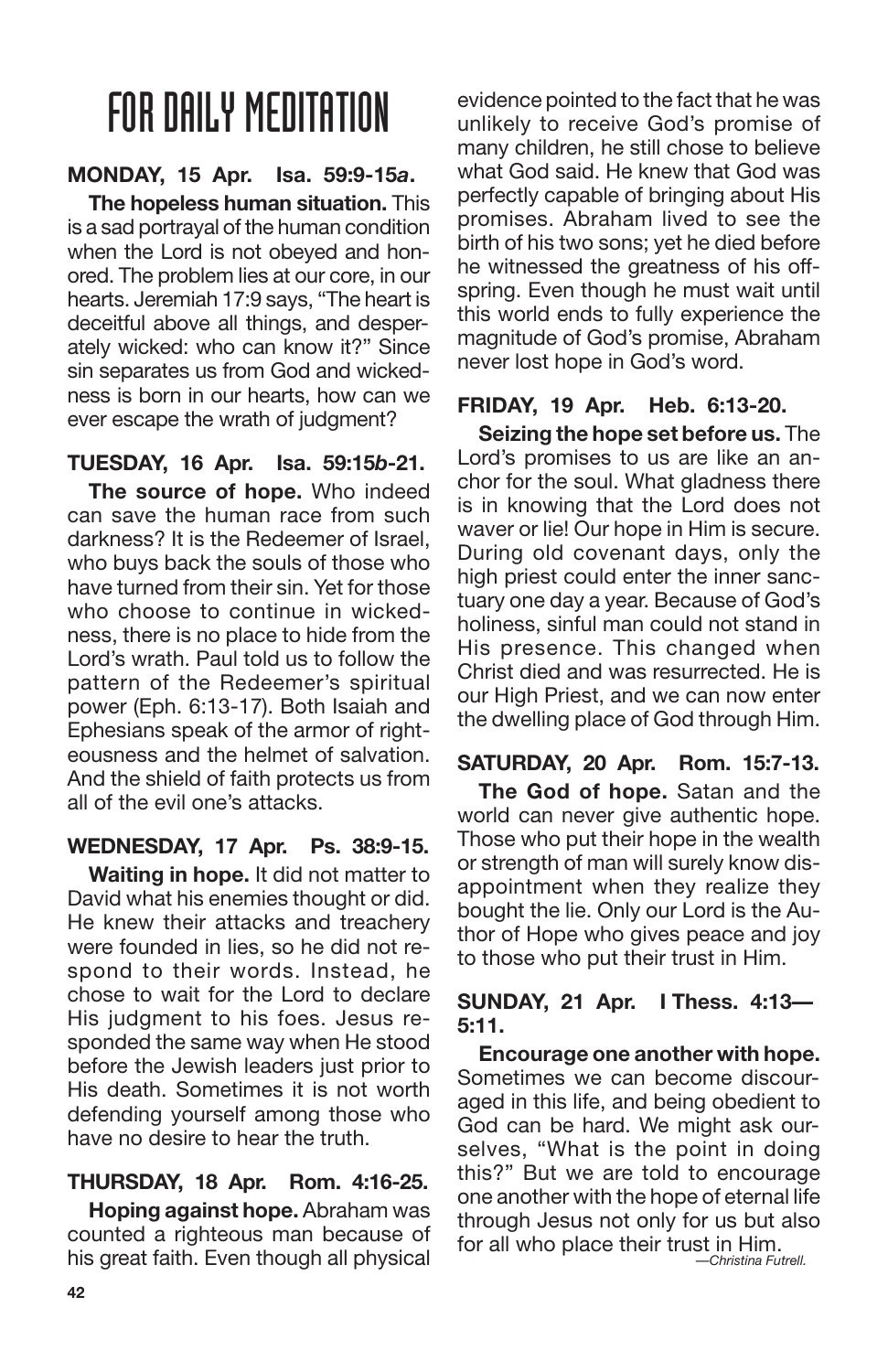# **MONDAY, 22 Apr. Ps. 75:1-10.**

**An appointed time.** God's judgment comes according to His discretion and will. God abhors evildoers and those who exalt themselves above Him. But He is also gracious and slow to anger. He permits the wicked to have an opportunity to change their ways before it is too late. He has done the same for us.

## **TUESDAY, 23 Apr. Mal. 4:1-6.**

**The day is coming.** Great calamity and destruction are in store for those who rebel against God. It will be a day of judgment for those who do wrong. But those who revere the Lord and do what is right will see salvation and experience the joy of the Lord's coming. With His coming He will heal all our hurts. Our troubles will end.

# **WEDNESDAY, 24 Apr. Ps. 84:1-12.**

**No good thing withheld.** This sentiment is mirrored in what Jesus said: "If ye then, being evil, know how to give good gifts unto your children, how much more shall your Father which is in heaven give good things to them that ask him?" (Matt. 7:11). God desires to bless us in so many ways. The things God considers good are far more valuable than what the world values.

# **THURSDAY, 25 Apr. Ps. 121:1-8.**

**My help comes from the Lord.** This psalm is a beautiful picture of the Lord's protection. There is no greater safety that can be found on the earth than the Lord's unseen presence, right by our side. There is no danger that He cannot protect us from. Our Lord does not sleep, and nothing can surprise Him, for all knowledge and wisdom belong to Him. We are watched over day and night by the Creator, the eternal Holy God of heaven and earth!

# **FRIDAY, 26 Apr. Titus 3:1-7.**

**The hope of eternal life.** The world says that there are many ways to achieve eternal life. It speaks loudly of relativism, which is the belief that there is no absolute truth—onlywhat seems to be true for the individual. That is in complete contrast to the light of truth illuminated by Jesus Christ, who said, "I am the way, the truth, and the life: no man cometh unto the Father, but by me" (John 14:6). The world hates God's truth, so people will ridicule any mention of Jesus and call His followers intolerant and bigoted.Yet forthose who know they are perishing and are seeking the truth, there is no greater comfort than knowing they can inherit eternal life through the only one who can give it—Jesus.

#### **SATURDAY, 27 Apr. I Thess. 5:23-28.**

**Kept sound and blameless.** Apart from the Holy Spirit, there is no way that we can remain sinless and holy. The Holy Spirit gives us everything we need to be blameless before the Lord. If we give our lives and control over to God, His Spirit will overflow within us, keeping us in obedience to God and His will. The Bible is very clear on what will happen when Jesus returns. Those who are obedient and remain vigilant in spirit will receive God's reward; but for those who are found spiritually asleep, there will be great sadness.

#### **SUNDAY, 28 Apr. II Thess. 2:1-3, 9-17.**

**Eternal comfort and good hope.** We find rest in the truth and in God's grace and love. For those who love the truth and live by it, there is comfort in knowing they will live eternally with God. However, there is no such hope for those who refuse to see God's truth and willingly follow lies. They will be broken and destroyed. *—Christina Futrell.*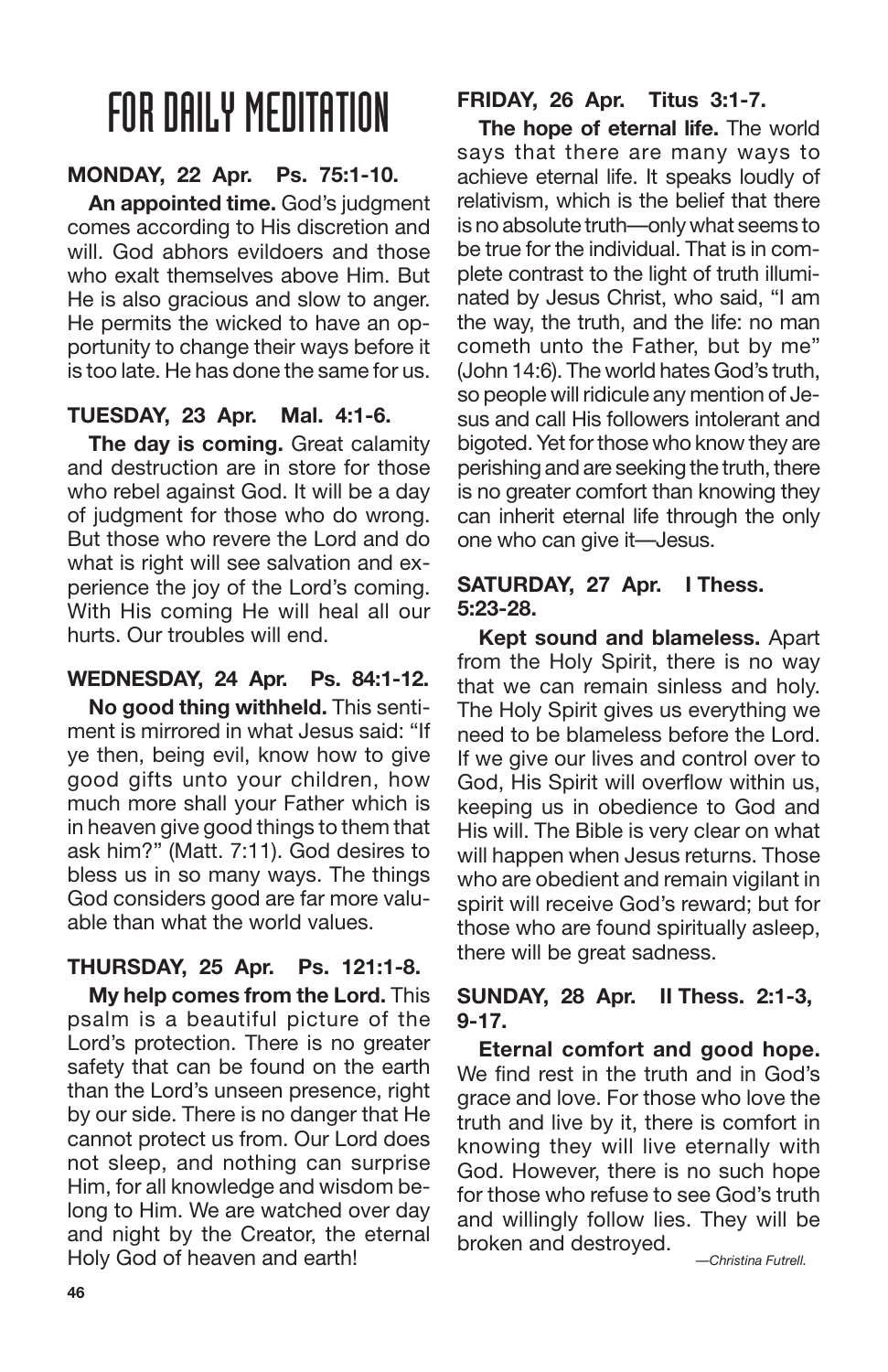# **MONDAY, 29 Apr. Job 6:8-13.**

**Adesperate cry forhope.** Jobwas so miserable that he cried out for God to end his life. No human strength could give him hope for the future. He understood that the strength of the flesh is doomed to fail. When we walk through the dark nights of the soul, let us remember Job. Had Job known the wonderful blessings God would give him in the end, his attitude might have been different.

## **TUESDAY, 30 Apr. Job 7:1-6.**

**Days without hope.** Job pondered the meaningless futility of man's existence. He found no peace or joy in the struggle to simply survive. Each day was like the day before, and he had no hope that tomorrow would be any different. The sad thing is that there are so many people living a hopeless life today. Their hearts are weary, and their eyes are blurred with sadness. Every day without Jesus is a day of no hope.

## **WEDNESDAY, 1 May. Job 14:7-17.**

**Will mortals live again?** The promise of life after death was an obscure concept to people of ancient days. Job was a righteous man, but he did not have the assurance of eternal life. The ancient Egyptians believed in an afterlife, but their reasoning for storing up worldly goods in the tombs for the deceased to use after death was misguided at best! We know that when we die, we cannot take our earthly possessions with us. Instead, we should store up treasures in heaven (Matt. 6:20).

## **THURSDAY, 2 May. Ps. 31:9-16.**

**My times are in Your hands.** The psalmist was going through a rough time. He was sick, guilty of sin, and sad. His enemies were closing in. He knew he was in a terrible position. He

asked God to help him in his troubles. He knew there was no earthly help that could aid him. He also understood that his life lay in the hands of the Lord. So he begged for God's mercy. When we have absolute trust in God, there is nothing that can shake us from that perfect peace that only faith can give.

#### **FRIDAY, 3 May. Ps. 31:19-24.**

**The Lord preserves the faithful.** The psalmist said if we trust in God, He will deliver us from harm—and He can. But the preservation the Lord provides does not always come the way we expect. God did not save Jesus from death on the cross. Nor was Stephen saved from a death by stoning. Yet God gave Stephen something even better the preservation of his soul. Nothing happens to us without passing through God's hands first. We can rest in His strength, knowing He will give us everything we need during our struggles.

#### **SATURDAY, 4 May. Lam. 3:19- 24.**

**Hope in God's faithfulness.** There is purpose in every hardship and pain in life. The Lord is faithful in His love for us, even in the midst of troubles. Our finite minds cannot know where God is going to take us during painful journeys. Did Joseph know that through the jealousy of his brothers and the trials of captivity, God would bring about the deliverance of many?

## **SUNDAY, 5 May. I Pet. 1:3-12.**

**New birth into a living hope.** The hymn "In Christ Alone" (Townsend and Getty) says, "No power of hell, no scheme of man,/Can ever pluck me from His hand;/Till He returns or calls me home,/Here in the power of Christ I'll stand." As we live, obey, and trust in Him, God is testing and purifying our faith. He does this so that we may know His joy and share in Christ's glory. *—Christina Futrell.*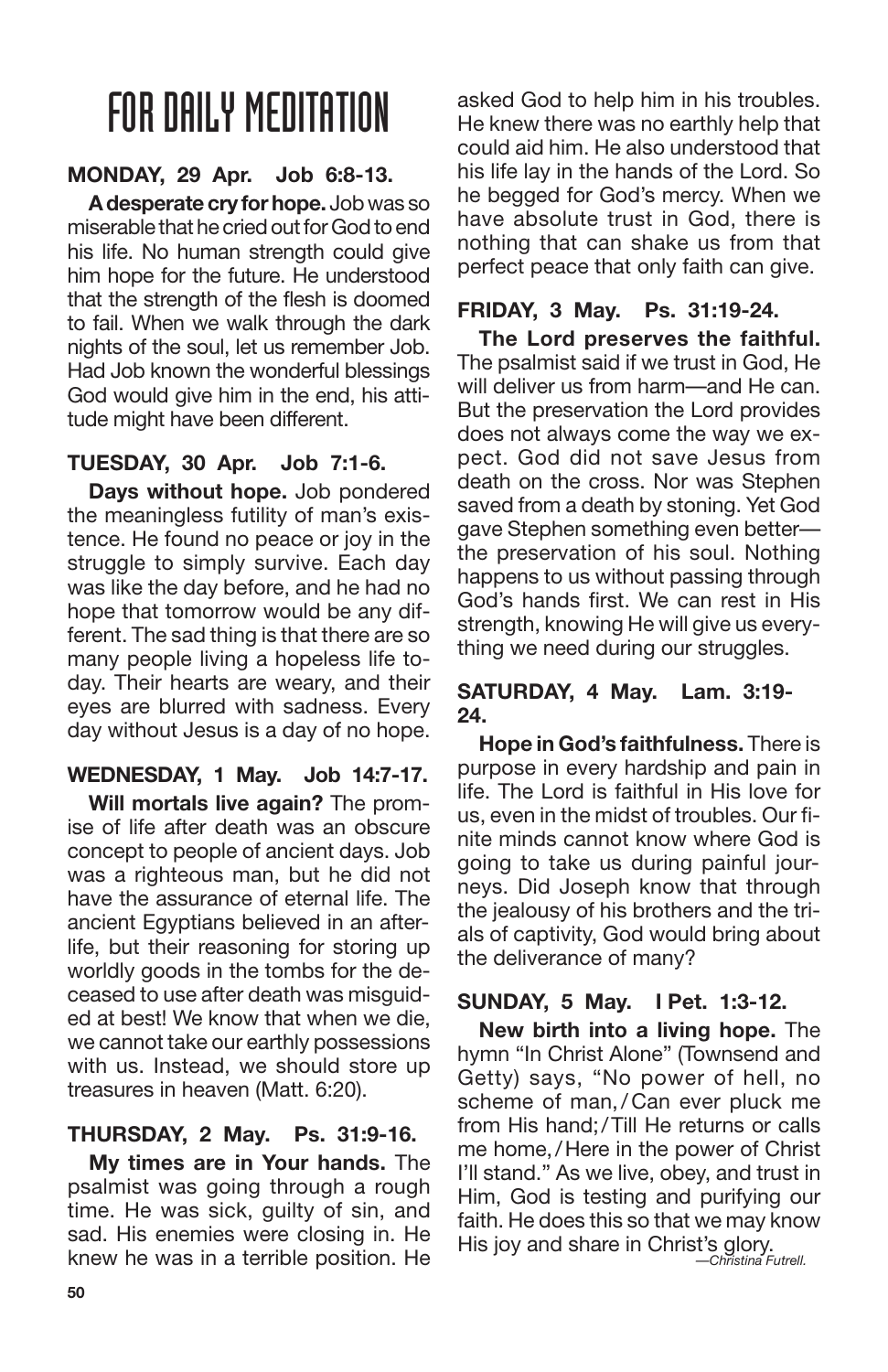# **MONDAY, 6 May. Rom. 15:14-21.**

**Full of goodness and knowledge.** The presence of the Holy Spirit in the life of the church in Rome was very evident. The church understood the Scriptures and God's plan very well. Paul delayed his visit to Rome for so long because he was more concerned about sharing the good news about Jesus with people who had never heard. Jesus said, "They that be whole need not a physician, but they that are sick" (Matt. 9:12).

### **TUESDAY, 7 May. Prov. 1:2-7.**

**The beginning of knowledge.** The "fear of the Lord" is not the same as a fear of snakes. It means that we acknowledge God above all things. We know that without Him, our lives are meaningless and our souls are spiritually dead. We also know that the Lord will judge every deed ever done by man. Knowing that God holds both life and death in His hands, we strive to please Him by doing what is right.

## **WEDNESDAY, 8 May. Titus 1:5-9.**

**An example in self-control.** In order for a man to become a church elder, he had to meet certain requirements that showed he was full of the Spirit and disciplined in his living. People who cannot control their words or actions show that they are immature in their faith. God does not want such a person to be responsible for other believers in spiritual matters lest he lead others away from the truth.

#### **THURSDAY, 9 May. Matt. 24:9- 14.**

**Enduring to the end.** Jesus never said the lives of His followers would be easy. In fact, just the opposite is true. Those who do not have a firm foundation of faith and obedience will act the same way worldly people do. Sometimes it is just much easier to go along with the crowd. But the crowd is headed straight to hell and permanent separation from God. If we continue to do what is right and refuse to follow the world and all its deceptions, we know we have eternal life.

### **FRIDAY, 10 May. I Tim. 2:1-7.**

**A life of godliness and dignity.** Through the Holy Spirit, God gives us everything we need to live lives that are pleasing to Him. The word "dignity" has several different meanings. It can refer to "worthiness." Jesus died on the cross for our sins and the opportunity to have eternal life through Him. It is only fitting that we live lives in which God can find worth.

#### **SATURDAY, 11 May. I Pet. 3:8- 12.**

**Love for one another.** What we do should be guided by our love for others. Some people are very hard to love because they have hurt us in some way. When someone speaks harshly to us, it is very hard to respond with kindness. But we have the best model of how to love—Jesus. Jesus loved even those who hated Him and put Him to death. He died so that humankind could be redeemed and returned to God.

# **SUNDAY, 12 May. II Pet. 1:3-14.**

**Standing on God's precious promises.** Jesus is the firm Rock whom we cling to in this corrupt world. Through love and obedience, He will give us everything we need to receive His promise of eternal life and future glory. We should desire salvation not only for ourselves but also for everyone. Just as God loves those who are perishing in the world, so must we. Love can help us overcome every situation life throws at us. Love sums up all the commandments given by God. And love will keep us standing on God's promises. *—Christina Futrell.*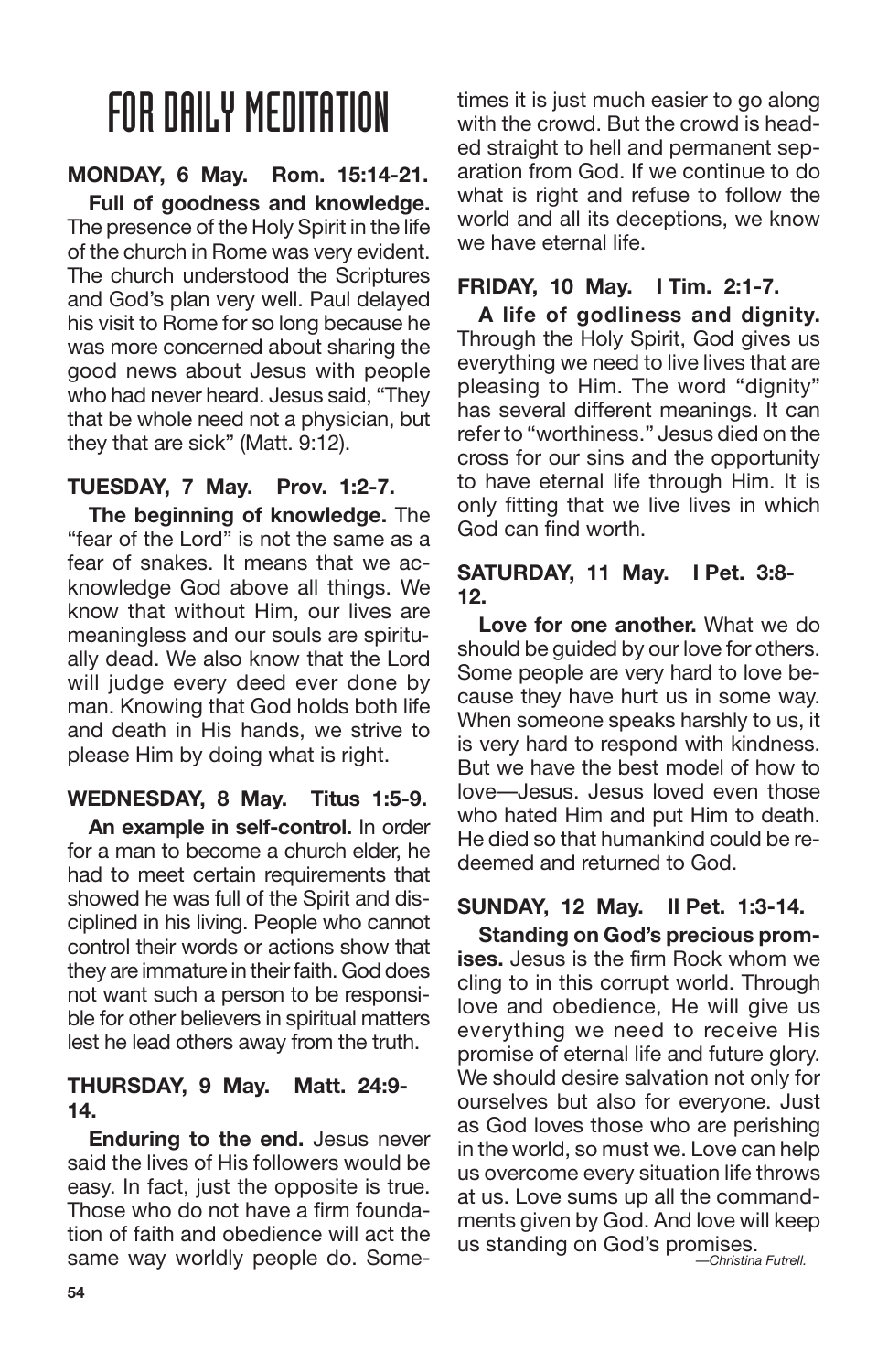## **MONDAY, 13 May. Luke 12:22-28.**

**Trust God to provide.** Jesus often used the natural world in order to explain the spiritual world. He reminded us that God loves all of His creation and provides for even the smallest flowers. How much more will He provide for us, who are more valuable than birds? Worrying about things will not add anything to our lives; it could actually shorten them. God does not want us to become bogged down with the stresses of life.

### **TUESDAY, 14 May. Luke 12:29-34.**

**The unfailing treasure.** Jesus told us that we should not be concerned about temporal things like food and clothes. The Lord brought each of us into existence for a far greater purpose. He wants to share and enjoy His kingdom with us. Jesus made a very telling statement. Where our treasures are, there our hearts are as well. Is your goal in life to be wealthy, famous, or good at other worldly pursuits? Being any of these things is not inherently wrong. What is bad is if one is focused on making money or being famous for selfish ambitions instead of using the gifts from God to enlarge His kingdom.

#### **WEDNESDAY, 15 May. Luke 12:35-40.**

**Be alert and ready.** What is Jesus telling us when He says we are to be alert and ready? It is not a physical vigilance but a spiritual one. It means that we live righteously every moment of the day so that we will be ready to go before Jesus when He returns. Those who are spiritually sleeping might say, "Oh, I know I should stop stealing; but God will forgive me, and I have the rest of my life to be good. I'll just keep having fun and doing what I like." This type of attitude is a delusion from Satan.

#### **THURSDAY, 16 May. Luke 12:41- 48.**

**The thoughtful and prudent manager.** Today's message is similar to yesterday's. We are responsible for everything the Lord has entrusted to us. We own nothing on our own. We are like stewards, caring for all that belongs to our Heavenly Master. If He finds that we have misused or abused His possessions, He will banish us from His presence. Since we want Him to be pleased with us when He returns, we must strive to take care of everything He has given us on loan.

### **FRIDAY, 17 May. Jas. 1:12-18.**

**The perfect gift from above.** We must strive to be strong in the face of temptation in order to endure until the end. Satan knows our vulnerabilities and will use our weaknesses against us. So we must always stay in the Spirit of Christ, who can help us overcome all things. And the Lord will give us good and perfect gifts from above out of His love for us.

#### **SATURDAY, 18 May. Luke 16:10- 13.**

**Faithful in little and much.** Character counts for a lot. It does not matter whether we are cashiers or chief executive officers. If the Lord finds us faithful in small, day-to-day matters, then He knows we can be trusted with more responsibility. But if one misuses what has been given to him, everything will be taken away.

#### **SUNDAY, 19 May. I Pet. 4:1-11.**

**Good stewards of God's grace.** The Lord gives us spiritual gifts so that we may encourage other believers and be lights in the perishing world. Whatever we have talent in, we should use it for God's glory. Everyone has different abilities, and none are superior to others. We are many parts in one body (the church). God can and will work through us. *—Christina Futrell.*